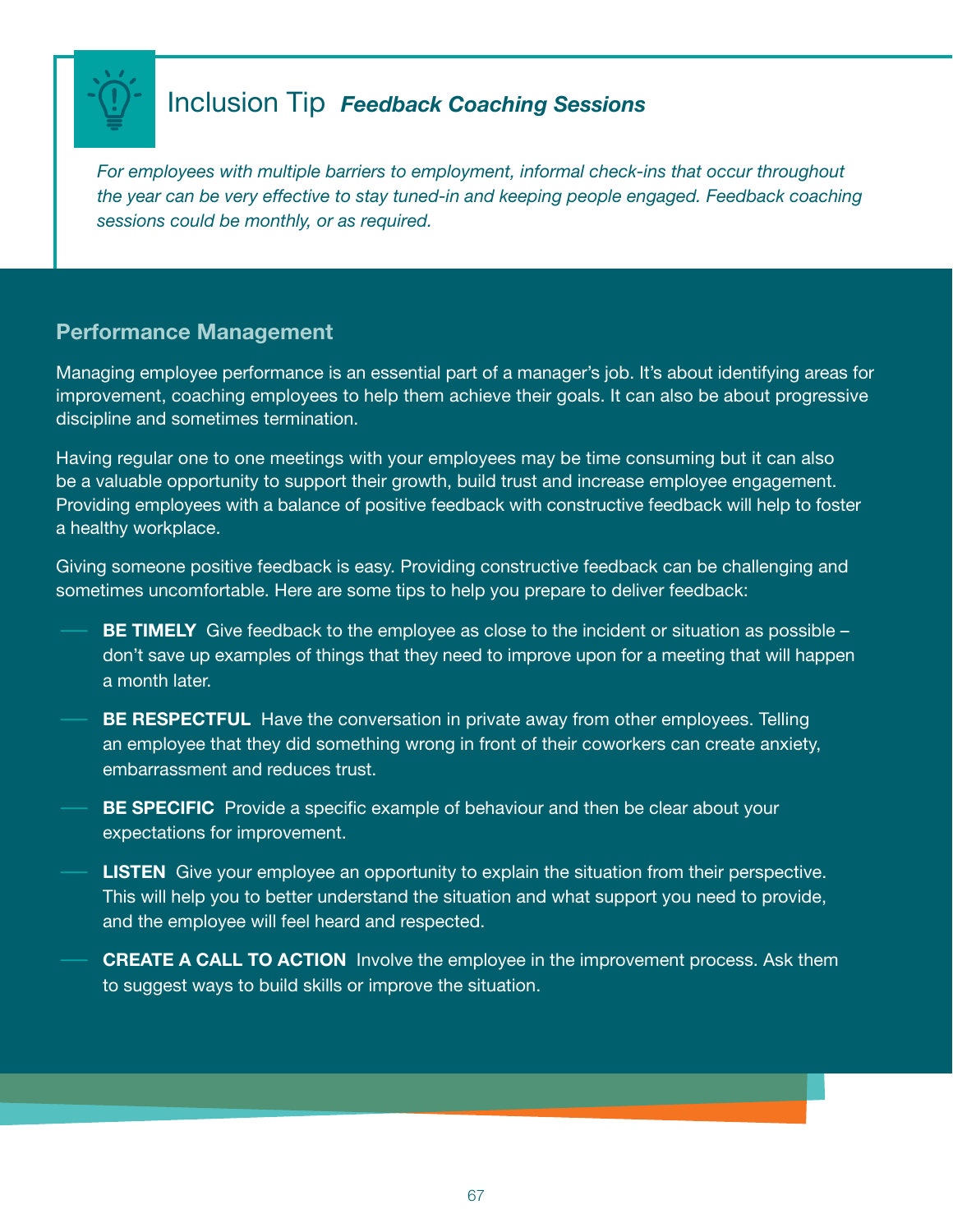#### Progressive Discipline

When you hire a new employee and set up their employee file, it's also a good idea to set up a performance tracker. The tracker is a written record of coaching or performance management conversations, and any issues that may come up. This is useful if coaching conversations move to the progressive discipline stage – you will have a record of what happened, when and how it was addressed at the time. It's a good idea to operate by the principle, if it isn't written down, it didn't happen.

Informal coaching in the moment can be enough to help an employee improve performance. Sometimes you will need to move to a formal progressive discipline process. A typical progressive discipline process consists of the following steps. Note that these may be repeated and, depending on the severity of the situation, immediate termination may be required.





#### Culpable vs. Non-Culpable Behaviour

Before you begin a progressive discipline process, consider if the employee knows what they were doing was wrong. Do they lack the skills and abilities to do the job? If so, redirect - provide additional training and clear expectations. Maybe reassign to another opportunity within their capabilities. Was there something going on for the employee personally? Maybe reach out to find out more and how you can help. Did they knowingly break the rules? If yes, it may be time to begin progressive discipline.



# Inclusion Tip *Take an Extra Step*

*Having to fire a person with a disability or barrier to employment is a fear that gets in the way of hiring in the first place… what if it doesn't work out?! Sometimes, despite best efforts to set someone up for success, it doesn't work out. Employers who have hired inclusively take an extra step to check-in with people after they have left to see how they are doing. They also leave the door open whenever possible, for the person to return if their situation improves and they are ready to re-engage.*